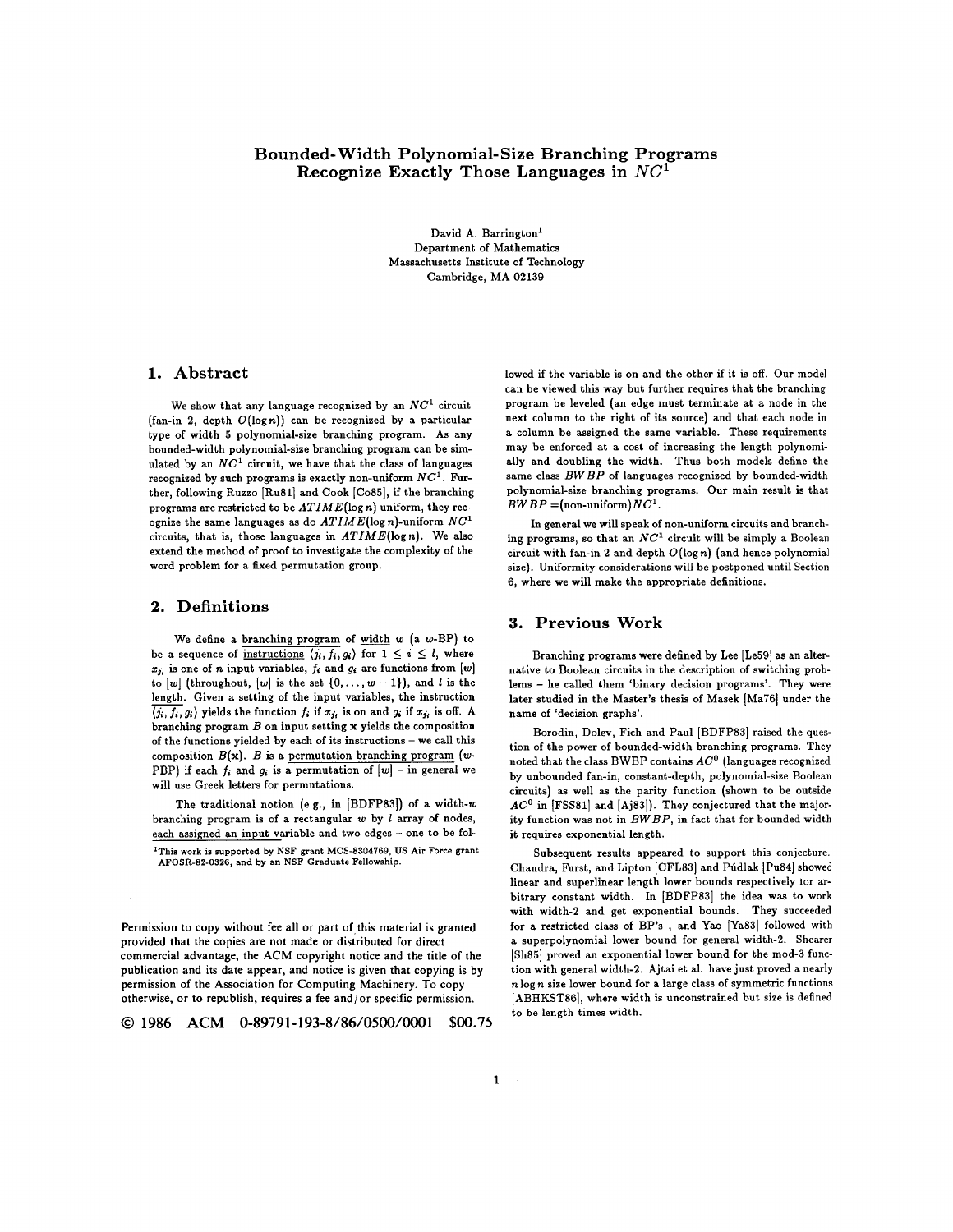Barrington [Ba85] revised the notion of width to the one used here and considered width-3 permutation branching programs. Their power was characterized as equal to that of certain depth-2 circuits of mod-2 and mod-3 gates, and it was shown that these could recognize any set in exponential length and that exponential length was required to recognize a singleton set.

Here we show that since the majority function is in  $NC<sup>1</sup>$ . it is in  $BWBP$ , and thus the conjecture of [BDFP83] is false. While polynomial-size 3-PBP's have very limited power, we show that polynomial-size 5-PBP's suffice to simulate  $NC^1$  circuits.

# **4. The Ma in Re s u lt**

We say that a 5-PBP B five-cycle recognizes a set  $A \subseteq [2]^n$ if there exists a five-cycle  $\sigma$  (called the output) in the permutation group  $S_5$  such that  $B(x) = \sigma$  if  $x \in A$  and  $B(x) = e$  if  $x \notin A$  (e is the identity permutation).

**Theorem 1:** Let  $A$  be recognized by a depth  $d$  fan-in 2 Boolean circuit. Then  $A$  is five-cycle recognized by a 5-PBP  $B$ of length at most  $4^d$ .

Lemma 1: If  $B$  five-cycle recognizes  $A$  with output  $\sigma$  and  $\tau$  is any five-cycle, then there exists a 5-PBP  $B'$ , of the same length as  $B$ , which five-cycle recognizes  $A$  with output  $\tau$ .

**Proof:** Since  $\sigma$  and  $\tau$  are both five-cycles there exists some permutation  $\theta$  with  $\tau = \theta \sigma \theta^{-1}$ . To get B', simply change each instruction of B, replacing each  $\sigma_i$  and  $\tau_i$  by  $\theta\sigma_i\theta^{-1}$  and  $\theta\tau_i\theta^{-1}$ .

**Lemma 2:** If  $A$  is five-cycle recognized in length  $l$ , so is its complement.

Proof: Let  $B$  five-cycle recognize  $A$  with output  $\sigma$ . Call the last instruction of  $B\langle i, \mu, \nu \rangle$ . Let  $B'$  be identical to B except for last instruction  $\langle i, \mu \sigma^{-1}, \nu \sigma^{-1} \rangle$ . Then  $B'(\mathbf{x}) = e$  if  $\mathbf{x} \in A$ and  $B'(\mathbf{x}) = \sigma^{-1}$  if  $\mathbf{x} \notin A$ . Thus  $B'$  five-cycle recognizes the complement of  $A$ .

**Lemma 3:** There are two five-cycles  $\sigma_1$  and  $\sigma_2$  in  $S_5$  whose commutator is a five-cycle. (The commutator of  $a$  and  $b$  is  $aba^{-1}b^{-1}$ .

Proof:  $(12345)(13542)(54321)(24531) = (13254).$ 

**Proof of Theorem:** By induction on d. If  $d = 0$  the circuit is an input gate, and  $A$  can easily be recognized by a one-instruction 5-PBP. Using Lemma 2 in the case of an orgate, assume without loss of generality that  $A = A_1 \cap A_2$ , where  $A_1$  and  $A_2$  have circuits of depth  $d-1$  and thus 5-PBP's  $B_1$ and  $B_2$  of length at most  $4^{d-1}$ . Let  $B_1$  and  $B_2$  have outputs  $\sigma_1$  and  $\sigma_2$  as in Lemma 3, and  $B'_1$  and  $B'_2$  have outputs  $\sigma_1^{-1}$ and  $\sigma_1^{-1}$  (This last is possible by Lemma 1). Let B be the concatenation  $B_1B_2B_1'B_2'$ . B yields e unless the input is in both  $A_1$  and  $A_2$ , but yields the commutator of the two outputs if the input is in  $A$ . This commutator is a five-cycle, and so  $B$  five-cycle recognizes  $A$ .  $B$  has length at most  $4^d$ . Given a circuit and a desired output, this proof gives a deterministic method of constructing the 5-PBP.

The following result is a non-uniform version of the wellknown result that regular languages can be recognized by  $NC^1$ circuits. The proof in the uniform case essentially appears in [Sa72] and is given explicitly in [LF77].

**Theorem 2:** If  $A \subseteq [2]^n$  is recognized by a w-BP B of length  $l$ ,  $A$  is recognized by a fan-in 2 circuit of depth  $O(\log l)$ where the constant depends on  $w$ .

Proof: We may choose the weakest possible notion of recognition here and say that B accepts x if  $B(x)$  is in some arbitrary subset of the functions from  $[w]$  to  $[w]$ . We can represent such a function  $f$  by  $w^2$  Boolean variables telling whether  $f(i) = j$  for each i and j. The composition of two such functions so represented may be computed by a fixed circuit whose size depends only on  $w$ . Our circuit for  $A$  will have a constantdepth section to find the function yielded by each instruction of  $B$ , a binary tree of composition circuits, and a constant-depth section at the top to determine acceptance given the function yielded by B.

Corollary: The classes of languages  $BWBP$  and nonuniform  $NC<sup>1</sup>$  are identical. They equal the class of languages recognized by polynomial-length 5-PBP's.

#### **5.** Some Consequences

The intuition that the width of a branching program corresponds to the number of possible configurations of an automaton appears to be wrong. We can formalize this notion to some extent. Define a non-uniform DFA (NUDFA) to be a k-state automaton with a two-way, read-only input tape and a one-way program tape. The latter contains instructions to move right or left on the input or to change state depending on the current state and the visible input character. NUDFA's with  $k$ states and  $k$ -BP's simulate each other - BP length corresponds to program tape length up to a multiplicative factor of  $O(n)$ NUNFA's can be similarly defined, and the familiar subset construction can be carried out showing that they have the same power (for a given length) as NUDFA's (a 2<sup>k</sup>-state NUDFA can simulate a  $k$ -state NUNFA). This shows, given the corresponding definition of nondeterministic branching programs that nondeterministic  $BWBP$  is also non-uniform  $NC^1$ . Oul intuition must accept the fact that a 5-state NUDFA can count in polynomial time, as all symmetric functions are in  $NC<sup>1</sup>$ . I c an also divide, as by [BCH84] integer division is in non-uniforn  $NC<sup>1</sup>$ .

If we define the width of a Boolean circuit in such a way as not to charge for wires from any node to an input, then  $NC<sup>1</sup>$ languages may all be recognized by polynomial-size circuits o constant width. This follows immediately from the main result

# **6. Unif o rmit y :**

We define an alternating Turing machine to be a game played by two players on a nondeterministic Turing machine which has two possible state transitions in every position. States are labelled White or Black as to which player has control of the moves from that state. For defining the class  $ATIME(log n)$ we assume that the machine has a random-access input tape which it can access only once, at the end of the computation, a worktape of size  $c \log n$  for some constant c, and a clock which restricts it to running for  $c \log n$  steps. The players, who are assumed to be omniscient, direct the computation of the machine until the end, when White wins iff he can correctly predict the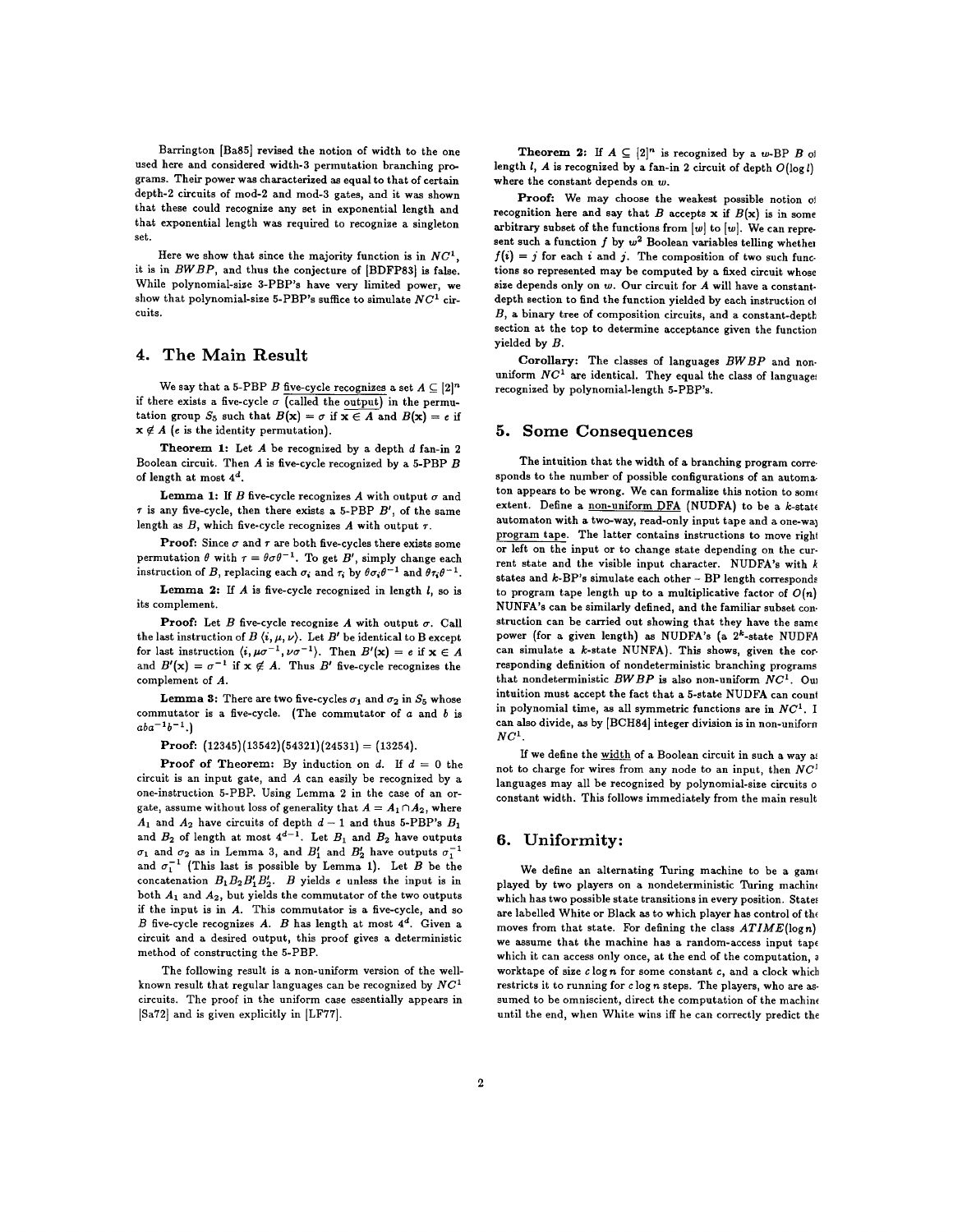input bit to be read. The alternating Turing machine is said to accept an input  $x$  if White has a winning strategy for this game with input  $x$ . By standard methods these assumptions may be shown to be perfectly general.

Ruzzo [Ru81] defines  $NC<sup>1</sup>$  circuits as those fan-in 2 depth  $O(\log n)$  circuits whose extended connection language is in the class  $ATIME(\log n)$ . The extended connection language consists of strings of the form  $\langle g, h, s \rangle$  where g and h are names of nodes in the circuit,  $s \in \{left, right\}^{\leq \log n}$ , and h is the node reached by following the path  $s$  from  $g$ . This has the consequence that  $NC^1 = ATIME(\log n)$ . We would like to show that the class of languages recognized by  $ATIME(\log n)$ uniform polynomial-size bounded-width branching programs is also  $ATIME(\log n)$ . This will show that  $BWBP = NC<sup>1</sup>$  in the uniform as well as in the non-uniform setting.

**Theorem 3:** A language A is in  $ATIME(\log n)$  iff it is recognized by a polynomial-size bounded-width branching program  $B$  for which the language:

> $\{\langle k, f, g, i \rangle :$  the k'th instruction of B yields function f if  $x_i$  is on and g if  $x_i$  is off}

is in  $ATIME(\log n)$ .

Proof: First we define a game in which White tries to prove that  $B(x) = f$ , for some accepting f, and Black tries to refute him. At each stage of the game the log-time machine will define a range of instructions in  $B$  and a function which White claims is yielded by that range. White advances his claim by naming two functions g and h, with  $f = gh$ , and claiming that  $L$ :  $\ldots$  hall of the range yields g and the second h. Black must choose one of these two subclaims to challenge, and this becomes White's new claim for the next stage. After  $O(\log n)$ stages White will be making a claim about a single instruction, and this can be verified in  $ATIME(\log n)$  by hypothesis. Each stage takes constant time, as we can let Black's sequence of choices be the index of the instruction to be checked - so each bit of this index need only be written down once.

For the converse, given a log-time machine  $M$  and game rules to make it an alternating machine, we can get an  $NC<sup>1</sup>$ circuit  $C$  in a standard way by creating a node for each configuration of  $M$ . Let  $B$  be the 5-PBP with output (12345), say, created from  $C$  by the method of Theorem 1 above, so that  $B$ five-cycle recognizes  $A$ . We must show that  $B$  is  $ATIME(\log n)$ uniform. We define a game with input  $\langle k, \sigma, \tau, i \rangle$  which White can win iff the input is a correct description of the  $k$ 'th instruction. Both players, of course, know the actual circuit  $C$  and branching program  $B$ , as these are uniquely defined from  $M$ .

White at each stage will maintain a claim of the following form:

#### $\langle s, \mu, k, \sigma, \tau, i \rangle$

meaning 'The subcircuit  $C<sub>s</sub>$  of C, whose top node is the configuration s of  $M$ , corresponds to a section  $B<sub>s</sub>$  of  $B$  which five-cycle recognizes the language accepted by  $C_s$  with output  $\mu$ . Further, the k'th instruction of  $B<sub>s</sub>$  yields  $\sigma$  if  $x<sub>i</sub>$  is on and  $\tau$  if  $x<sub>i</sub>$  is off.'

White will begin by claiming  $\langle start, (12345), k, \sigma, \tau, i \rangle$  and refine this through  $O(\log n)$  moves, each move corresponding to a step of  $M$  or to moving down one edge of  $C$ . For example, if  $s$ is an and-node  $B_s$  consists of four sections - White must state in which section the  $k$ 'th instruction occurs, what its new number is, and which of s's children the section represents. Eventually

s will be a  $2\pi$ . configuration of M and White's claim can b, quickly decided. Black's moves during this process are to challenge  $\sim$  White claim which does not follow from his previous claim according to the definition of  $M$  and the procedure for creating B. Such a challenge may be decided easily in log-time ending the game. White's moves are each only a constant num. bet of steps if we choose an appropriate representation for the number  $k$  and don't have to rewrite it every time.

# **7. Ex t e n si o n s and the Fine St ruc tur e**  $of NC<sup>1</sup>$

What we have really done in Theorem 1 is to show that  $\varepsilon$ certain problem is complete for  $NC<sup>1</sup>$  under certain reductions. The problem is to multiply together a series of elements of  $S_5$ , or equivalently to test whether a given word over  $S_5$  is the identity. We will call this the *word problem* for  $S_5$ . Similarly we may define the word problem for any fixed group  $G$ . (We consider only finite groups, and always assume a group is represented as a permutation group.) This will correspond to the class of  $G$ PBP's, where the permutations in each instruction must belong to G. Thus, for example, w-PBP's become  $S_w$ -PBP's.

Inside  $NC^1$ , it is most natural to define  $AC^0$  reductions - the function f is reducible to g (written  $f \leq_{AC^0} g$ ) if a constant-depth poly-size unbounded fan-in circuit, containing oracle nodes for  $g$ , can compute  $f$ . This notion was introduced in [FSS81] under the name of 'cp-reducibility'. They suggested further study of the degree structure (they had only just given the first proof that the structure of  $NC<sup>1</sup>$  was non-trivial) and conjected that majority was not reducible to parity.

This study was taken up by Fagin et al. in [FKPS84], who found many new  $AC^0$  reducibilities among symmetric functions Modulo the new parity lower bounds of Yao [Ya85] and Hasta( [Ha86], they characterize those symmetric functions in  $AC^0$ They show that the degree of the majority function is complete for symmetric functions and contains a large class of symmetric functions. Interestingly, no complete symmetric function exists in the projection-reducibility theory of Valiant [SV81], by  $\epsilon$ recent result of Geréb-Graus and Szemerédi [GS??].

In this section we show that *solvability* of a group is the key to the applicability of the methods used earlier for the group  $S_5$ We first give one of the many equivalent definitions (For more detail see a group theory text such as  $[Za58]$ ). The commutator subgroup of  $G$  is the subgroup generated by all elements of the form  $aba^{-1}b^{-1}$  for a and b in G. A group is solvable if and only if repeated taking of commutator subgroups eventually give: the trivial group. Thus a group is non-solvable if and only if i has a nontrivial subgroup whose commutator subgroup is itself {All groups under discussion are finite.}

We first show that our earlier proof generalizes to any nonsolvable group.

Theorem 4: The word problem for any fixed non-solvable group G is complete for  $NC<sup>1</sup>$  under  $AC<sup>0</sup>$  reductions.

Proof: Without loss of generality, assume that  $G$ 's commutator subgroup is itself. We show that given a fan-in 2 circuit of depth  $d$  and an element  $a$  of  $G$  not equal to the identity, there is a G-PBP of length at most  $(4g)^d$  which yields a if the circuit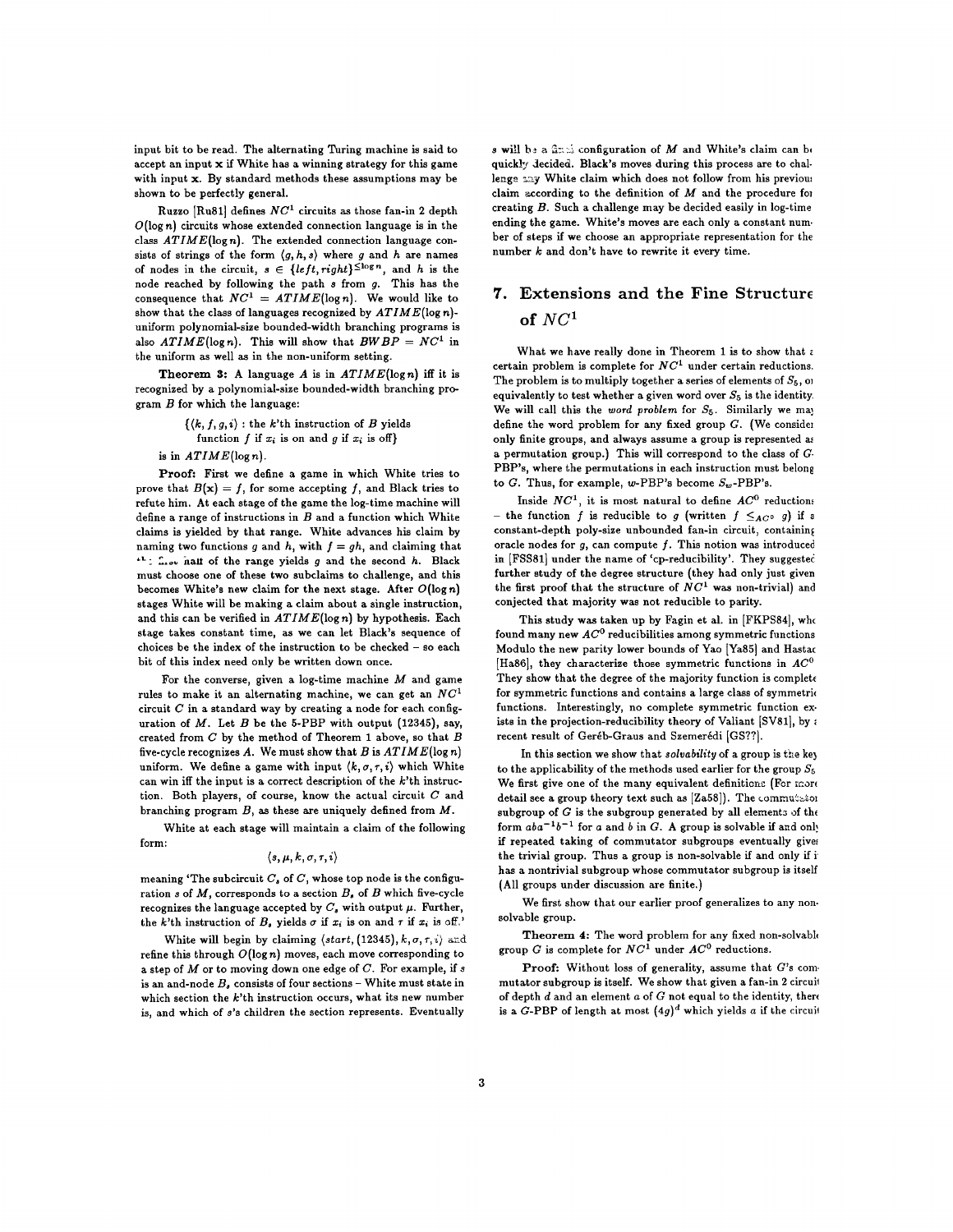accepts the input and yields the identity otherwise. Here  $g$  is the order of **G, <sup>a</sup>**constant. Evaluating a G-PBP is easily seen to be in  $AC^0$ , given oracle nodes for the word problem for  $G$ . This will suffice to show completeness - the word problem is clearly in  $NC<sup>1</sup>$  as we can multiply two permutations in constant size and depth with fan-in two.

The proof, like that of Theorem 1, is by induction on d. The element  $a$  must have a representation as a product of at most  $g$ commutators. We carry out the proof of Theorem 1, except that we use the inductive hypothesis to produce G-PBP's yielding arbitrary non-identity elements of  $G$  instead of five-cycles. This multiplies the length by at most 4g instead of 4 at each step. Lemma 1 is unnecessary as for each  $d$ , we simultaneously prove the result for all  $a$  in  $G$  except the identity.

It would be nice to have a converse to Theorem 4, but unfortunately we do not know enough about the  $AC^0$ -structure of  $NC<sup>1</sup>$  to prove one. By extending the methods of  $[Ba85]$ , however, we can make a good start.

Theorem 5: The word problem for any fixed solvable group G is  $AC^0$ -reducible to the mod g function, where g is the order of G.

Proof: An equivalent definition of a solvable group (see, e.g.,  $[Za58]$ ) is one which has a series of normal subgroups  $G =$  $G_0, G_1, \ldots, G_m = \{e\}$  where each quotient group  $G_i/G_{i+1}$  is cyclic. We prove the theorem by induction on the length of this series. So assume that  $G$  has a normal subgroup  $N$ , where *G/N is* cyclic and the word problem for N is solvable by an  $AC<sup>0</sup>$  circuit containing mod g gates. Choose an element a such that the coset  $aN$  generates  $G/N$ .

We are given a product  $g_1 \ldots g_k$  to evaluate. As N is normal, we can write each  $g_i$  uniquely as  $a^{\epsilon_i} n_i$  with  $n_i \in N$ . (Converting between any two bit representations of an element of G takes constant size and depth.) Now let  $b_i$  be the product  $a^{\epsilon_1} \dots a^{\epsilon_i}$  and note that:

$$
a^{\epsilon_1} n_1 \dots a^{\epsilon_k} n_k = (b_1 n_1 b_1^{-1}) \dots (b_k n_k b_k^{-1}) b_k
$$

Each  $b_i$  depends only on the sum mod g of the appropriate  $\epsilon_j$ , as the order of a in G divides g. Each term  $b_i n_i b_i^{-1}$  is in N by normality, and we can calculate it in constant depth using mod  $g$  gates to get  $b_i$ . These partial terms may then be multiplied using a circuit for N.

Theorem 5 is interesting only if the converse of Theorem 4 is true. To finish the argument, we would need to show that no single mod  $g$  function is powerful enough to be complete for  $NC<sup>1</sup>$ . We conjecture that this is true, as it seems quite unlikely that it could do majority. This extends the conjecture of [FSSS1] that the rood 2 function is not powerful enough to do majority. Unfortunately, the random restriction method of [FSS81] does not seem to extend to even parity (mod 2) gates, as the restriction of a parity gate is still a parity gate. It appears that an entirely new technique is needed.

# **8.** Open Problems

We now know that poly-size bounded-width BP's give  $NC^1$ while poly-size general BP's give L. Certainly this suggests a new attack on the problem of whether  $NC^1 = L$  as this can now

be phrased entirely in terms of branching programs. It would be useful to develop a lower-bound technology for width-5 PBP's if this is possible. Even a superpolynomial lower bound for, say the clique function would give prove  $NC<sup>1</sup>$  different from  $NP$ .

We don't know the power of general poly-size permutatior BP's (no restriction on width). They might recognize  $NC<sup>1</sup>$ or  $L$  (the former seems quite unlikely to me) or some class in between. These PBP's can be thought of as reversible nonuniform  $log$ -space Turing machine computations  $-$  this suggests a comparison with work of Bennett [Be73]. In the language of Section 7, we can ask whether the word problem for  $S_n$  is complete for  $L$  if input and output are given in list notation rather than cycle notation (i.e., a permutation  $\sigma$  is given as the list of integers  $\sigma(1), \ldots, \sigma(n)$ . Similar problems are among the list of L-complete problems given by Cook [Co85]. Smal changes in the statement of such problems can be important. as for example changing a permutation in  $S_n$  from list to cycle notation is itself  $L$ -complete. The study of poly-size PBP's is also sensitive to changes in the definition of recognition of a language.

The effect of non-determinism on these classes must be examined as well, suggesting possible new attacks on the problem of whether  $L = NL$ . One must be careful with definitions here, as the wrong sort of non-determinism can turn a very small class into *NP.* For example, depth-2 poly-sise unbounded fan. in Boolean circuits can only recognize  $\Pi_2$ -TIME(logn). But if we give such a circuit both x and y inputs and say that it 'accepts' x iff there is some y such that the circuit accepts  $(x, y)$ , it can recognize any language in *NP.*

We know the power of width-3 [Ba85] and width-5  $PBP$ '  $-$  what of width-4? As  $S_4$  is solvable, they cannot do all o  $NC<sup>1</sup>$  by the method used here for width-5, but we would like to prove they cannot do it at all. The conjecture of Section 7 would settle this, but 4-PBP's are a special case which might be more amenable to analysis.

We know that BP's without the permutation restriction require width-3 to do majority in poly-size [Ya83] and we knov that width-5 suffices. Does the extra freedom to use instructions which aren't permutations help at all?

The fine structure of  $NC^1$  is another good subject for further study. We know only that there are at least two classes (from [FSS81] and [Aj83]) but this is more than is known abow most degree theories in complexity theory. Fagin et al. have made some progress [FKPS84], giving many  $AC^0$  reducibilities among symmetric functions, but it appears that a new proof technique will be needed to settle the conjecture of Section 7 it it is true. AC°-reducibility should also be compared with the projection reducibility of Valiant [SVS1] in this setting. Major. ity is  $AC^0$ -complete for symmetric functions, but no function is projection-complete for them [GS??]. It is also interesting that an algebraically-defined language such as the word problem should be complete.

The unexpected power of NUDFA's suggests some foundational questions. Placing the power to recognize a language ix a program to a very simple machine seems very different than placing it in, say, the state table of a Taring machine. Hov different is it, and how does it relate to other known models of computation?